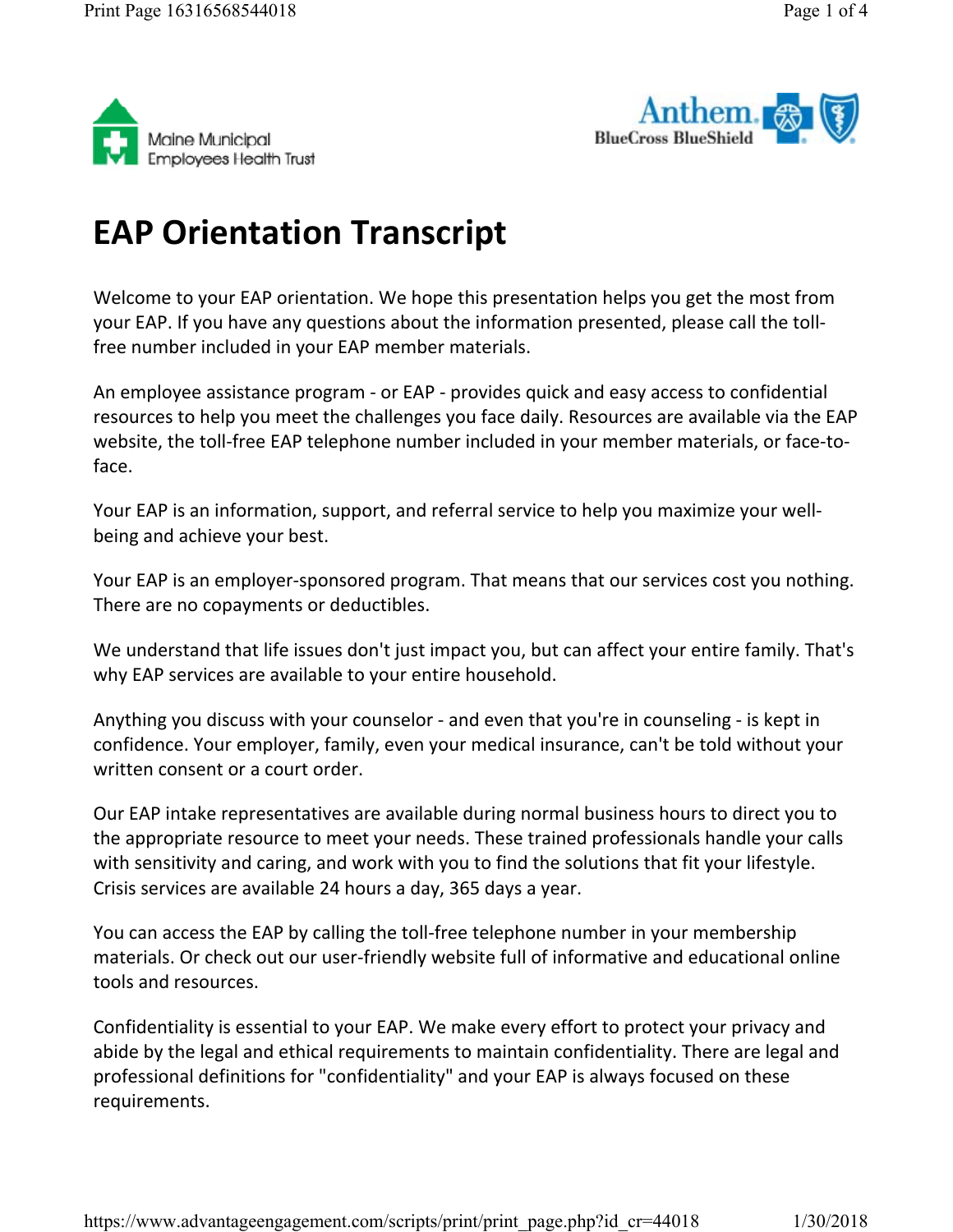Communication with external parties is only done with your signed consent, or as required by law.

Only authorized EAP associates have access to your personal information, and only the minimum necessary to fulfill their job functions and provide you with optimal service.

If you have any questions about our confidentiality policies and procedures, please contact us at the toll-free number included in your member materials.

Good health doesn't mean just physical well-being. Emotional wellness is every bit as important. Your EAP has a nationwide network of licensed behavioral health professionals who can help you with: relationship or family problems, alcohol or drug abuse, feelings of loss or grief, depression or anxiety, managing stress, coping in times of crisis or change, or addressing work related concerns.

The number of counseling sessions available to you may vary depending on the plan your employer has selected. To find out how many sessions are available to you, simply call the toll-free number in your membership materials and one of our representatives will be happy to assist you.

The number of sessions available to you are per issue, not per year. This means that the EAP is there whenever you or your family face a new challenge.

EAP providers are trained to deliver focused, solution-oriented, short-term counseling. The nationwide EAP network consists of thousands of licensed social workers, professional counselors, marriage and family therapists, and psychologists.

Our representatives can help you locate a provider close to your home or work, and many counselors offer evening or weekend hours to accommodate your schedule.

We employ stringent recruitment criteria for behavioral health professionals wishing to join the EAP network, helping to ensure that you receive the best care possible.

Many of us care for children or older loved ones. We can help you find convenient, local providers that fit your particular situation. And yes, we also have referrals specifically for those you love who have special needs.

Whether your EAP offers online searches or telephonic referrals, you will receive a customized list from our nationwide network of over 375,000 care solutions. All care providers within the EAP network meet national, municipal, or state specific criteria necessary for legal operation.

Child care referral and online resources can help you fins solutions for such issues as: adoption, pregnancy, and infertility; child care and backup care; child development norms;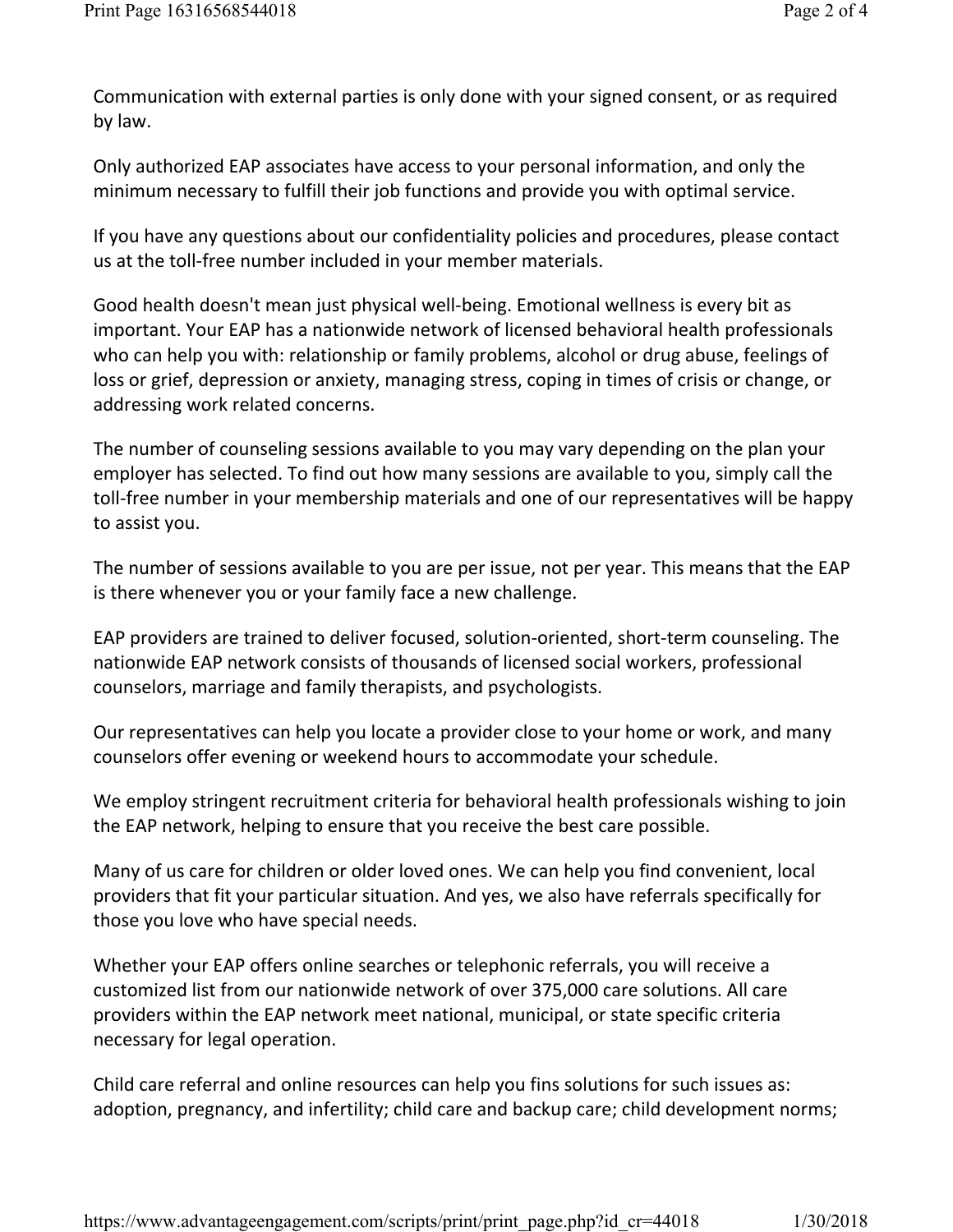resources for children with special needs; summer camps and programs; education issues and preparing for college; and before and after school programs.

In addition to child care resources and referral options, we also help you meet the care needs for an elderly loved one. Services include: finding various elder care solutions, housing options, caregiving issues, successful aging, adjusting to retirement, health concerns, and adult day care referral.

As an EAP member, you receive a free telephone consultation per issue with one of our financial professionals to help you understand your financial situation, develop a new frame of mind for thinking about money, come up with ideas to get ahead, and stay on track once your plan is in place. The consultation is open to almost any type of financial issue including: budgeting, college funding and student loans, credit and debt issues, divorce, purchasing insurance, retirement planning, financial planning, small business financing, mortgages, and taxes.

Our financial professionals have at least five years of experience, and hold various financial credentials and certifications.

If you need help beyond your initial consultation, we can match you with a financial professional who offers additional services at a discount from their normal fees. Or, we can also direct you to local community resources available to you at a reduced cost. In addition, our interactive website offers calculators, articles, and resources addressing financial issues.

Your EAP provides you and your household with one 30-minute legal or mediation consultation per issue per year. Our network of over 10,000 attorneys and mediators can help you with personal business legal services, civil or consumer issues, criminal matters, estate law, IRS, personal injury, personal or family legal services, and real estate issues, among others. You also have access to our online library of informative legal articles.

Mediation services offer an alternative to formal legal proceedings, providing an objective third party to help resolve conflicts. A mediator is a trained problem solver, who assists two or more parties in reaching an agreement.

While most legal issues are included, matters involving the EAP or your employer are excluded from this service.

The EAP's private, secure website is a comprehensive and user-friendly tool to help you gain the knowledge you need to tackle a variety of life issues. The site features self-assessments, internet resources and links, along with hundreds of articles on a broad range of topics such as: parenting and child care, education, adult care, health and wellness, workplace issues, mental health topics, daily life, consumer affairs, marriage and relationship concerns, finance and the law, moving, and even pet care!